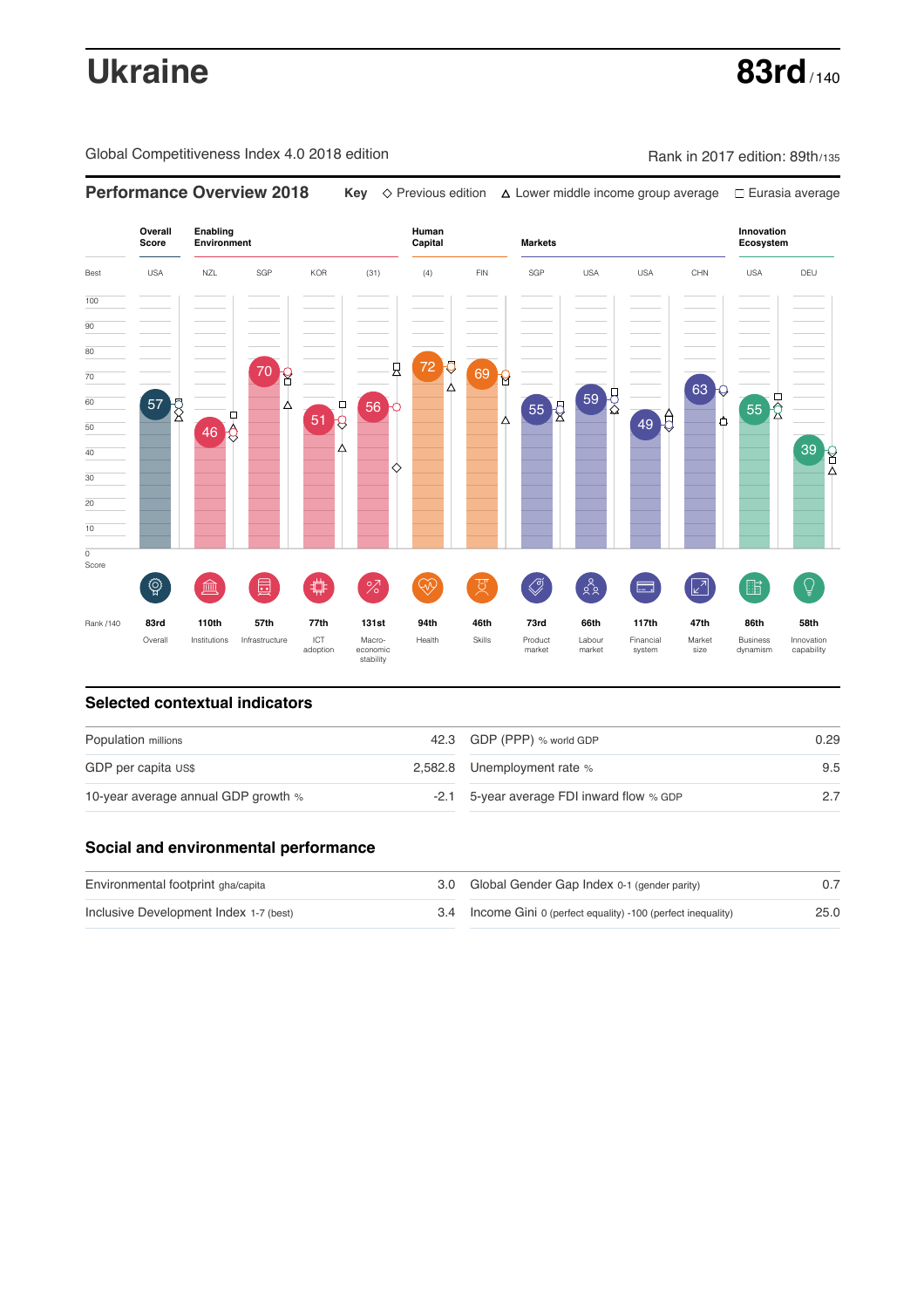## **Ukraine 83rd**/140

| <b>Index Component</b>                                                   | Value          | Score *         | Rank/140     | <b>Best Performer</b>       |
|--------------------------------------------------------------------------|----------------|-----------------|--------------|-----------------------------|
| 皿<br>Pillar 1: Institutions 0-100 (best)                                 |                | 46.3 ↑          | 110          | <b>New Zealand</b>          |
| 1.01 Organized crime 1-7 (best)                                          | 4.0            | 50.4 $\uparrow$ | 111          | Finland                     |
| 1.02 Homicide rate /100,000 pop.                                         | 6.3            | $80.2 =$        | 99           | Multiple (9)                |
| 1.03 Terrorism incidence 0 (very high) -100 (no incidence)               | 75.9           | 75.9 ↑          | 131          | Multiple (24)               |
| 1.04 Reliability of police services 1-7 (best)                           | 3.7            | 45.4 ↑          | 97           | Finland                     |
| 1.05 Social capital 0-100 (high)                                         | 45.5           | 45.5 ↑          | 107          | Australia                   |
| 1.06 Budget transparency 0-100 (best)                                    | 61.5           | $61.5 =$        | 49           | Multiple (2)                |
| 1.07 Judicial independence 1-7 (best)                                    | 2.7            | 29.1 ↑          | 117          | Finland                     |
| 1.08 Efficiency of legal framework in challenging regulations 1-7 (best) | 2.8            | 29.2 ↑          | 107          | Finland                     |
| 1.09 Freedom of the press 0-100 (worst)                                  | 31.2           | 68.8 ↑          | 82           | Norway                      |
| 1.10 Burden of government regulation 1-7 (best)                          | 3.4            | 40.7 ↑          | 67           | Singapore                   |
| 1.11 Efficiency of legal framework in settling disputes 1-7 (best)       | 3.0            | 33.7 $\uparrow$ | 103          | Singapore                   |
| 1.12 E-Participation Index 0-1 (best)                                    | 0.69           | 68.5 ↓          | 72           | Multiple (3)                |
| 1.13 Future orientation of government 1-7 (best)                         | 3.0            | 33.0 个          | 115          | Singapore                   |
| 1.14 Incidence of corruption 0-100 (best)                                | 30.0           | 30.0 $\uparrow$ | 109          | New Zealand                 |
| 1.15 Property rights 1-7 (best)                                          | 3.3            | 38.7 ↑          | 129          | Finland                     |
| 1.16 Intellectual property protection 1-7 (best)                         | 3.4            | 39.9 个          | 114          | Finland                     |
| 1.17 Quality of land administration 0-30 (best)                          | 14.5           | $48.3 =$        | 74           | Singapore                   |
| 1.18 Strength of auditing and reporting standards 1-7 (best)             | 3.7            | 45.7 ↑          | 120          | Finland                     |
| 1.19 Conflict of interest regulation 0-10 (best)                         | 5.0            | 50.0 ↑          | 95           | Multiple (2)                |
| 1.20 Shareholder governance 0-10 (best)                                  | 6.0            | $60.0 =$        | 56           | Kazakhstan                  |
|                                                                          |                |                 |              |                             |
| 圓<br>Pillar 2: Infrastructure 0-100 (best)                               |                | 70.1 ↑          | 57           | Singapore                   |
| 2.01 Road connectivity index 0-100 (best)                                | 72.7           | $72.7 =$        | 51           | <b>United States</b>        |
| 2.02 Quality of roads 1-7 (best)                                         | 2.7            | 28.6 个          | 123          | Singapore                   |
| 2.03 Railroad density km of roads/square km                              | 35.8           | $89.5 =$        | 23           | Multiple (20)               |
| 2.04 Efficiency of train services 1-7 (best)                             | 4.3            | 54.2 ↑          | 37           | Switzerland                 |
| 2.05 Airport connectivity score                                          | 68,844.5       | 56.6 ↑          | 53           | Multiple (8)                |
| 2.06 Efficiency of air transport services 1-7 (best)                     | 4.0            | 49.6 ↑          | 94           | Singapore                   |
| 2.07 Liner Shipping Connectivity Index 0-157.1 (best)                    | 38.0           | 38.0 ↑          | 43           | Multiple (4)                |
| 2.08 Efficiency of seaport services 1-7 (best)                           | 3.8            | 46.5 ↑          | 77           | Singapore                   |
| 2.09 Electrification rate % pop.                                         | 100.0          | $100.0 =$       | $\mathbf{1}$ | Multiple (66)               |
| 2.10 Electric power transmission and distribution losses % output        | 10.7           | $93.0$ ↑        | 67           | Multiple (9)                |
| 2.11 Exposure to unsafe drinking water % pop.                            | 10.5           | $91.3 =$        | 68           | Multiple (23)               |
| 2.12 Reliability of water supply 1-7 (best)                              | 4.5            | 58.9 ↑          | 81           | Switzerland                 |
| ₽<br>Pillar 3: ICT adoption 0-100 (best)                                 |                | 51.0 $\uparrow$ | 77           | Korea, Rep.                 |
| 3.01 Mobile-cellular telephone subscriptions /100 pop.                   | 133.5          | $100.0 =$       | 33           | Multiple (68)               |
| 3.02 Mobile-broadband subscriptions /100 pop.                            | 41.7           | n/a             | 105          | <b>United Arab Emirates</b> |
| 3.03 Fixed-broadband Internet subscriptions /100 pop.                    | 12.6           | $25.1$ 1        | 66           | Switzerland                 |
| 3.04 Fibre Internet subscriptions /100 pop.                              | 4.3            | n/a             | 38           | Korea, Rep.                 |
| 3.05 Internet users % pop.                                               | 53.0           | 53.0 ↑          | 83           | Iceland                     |
| <sup>%</sup> Pillar 4: Macroeconomic stability 0-100 (best)              | $\overline{a}$ | 55.9 ↑          | 131          | Multiple (31)               |
| 4.01 Inflation annual % change                                           | 14.2           | 71.7 ተ          | 130          | Multiple (74)               |
| 4.02 Debt dynamics 0-100 (best)                                          | 40.0           | $40.0 =$        | 113          | Multiple (36)               |
|                                                                          |                |                 |              |                             |
| Qiy<br>Pillar 5: Health 0-100 (best)                                     |                | 72.0 ↑          | 94           | Multiple (4)                |
| 5.01 Healthy life expectancy years                                       | 63.0           | 72.0 ↑          | 93           | Multiple (4)                |
| 성<br>Pillar 6: Skills 0-100 (best)                                       |                | 68.9 $\uparrow$ | 46           | <b>Finland</b>              |
| 6.01 Mean years of schooling Years                                       | 10.4           | $69.3 =$        | 51           | Finland                     |
| 6.02 Extent of staff training 1-7 (best)                                 | 3.8            | 46.6 ↑          | 74           | Switzerland                 |
| 6.03 Quality of vocational training 1-7 (best)                           | 4.1            | 51.5 ↓          | 63           | Switzerland                 |
| 6.04 Skillset of graduates 1-7 (best)                                    | 4.1            | 52.1 ↓          | 62           | Switzerland                 |
| 6.05 Digital skills among population 1-7 (best)                          | 4.4            | 57.2 ↓          | 55           | Sweden                      |
| 6.06 Ease of finding skilled employees 1-7 (best)                        | 4.4            | 56.3 ↓          | 54           | <b>United States</b>        |
| 6.07 School life expectancy Years                                        | 15.0           | $83.3 =$        | 54           | Multiple (9)                |
| 6.08 Critical thinking in teaching 1-7 (best)                            | 3.8            | 47.1 $\sqrt{ }$ | 41           | <b>United States</b>        |
| 6.09 Pupil-to-teacher ratio in primary education Ratio                   | 12.8           | $93.1$ 1        | 32           | Multiple (6)                |